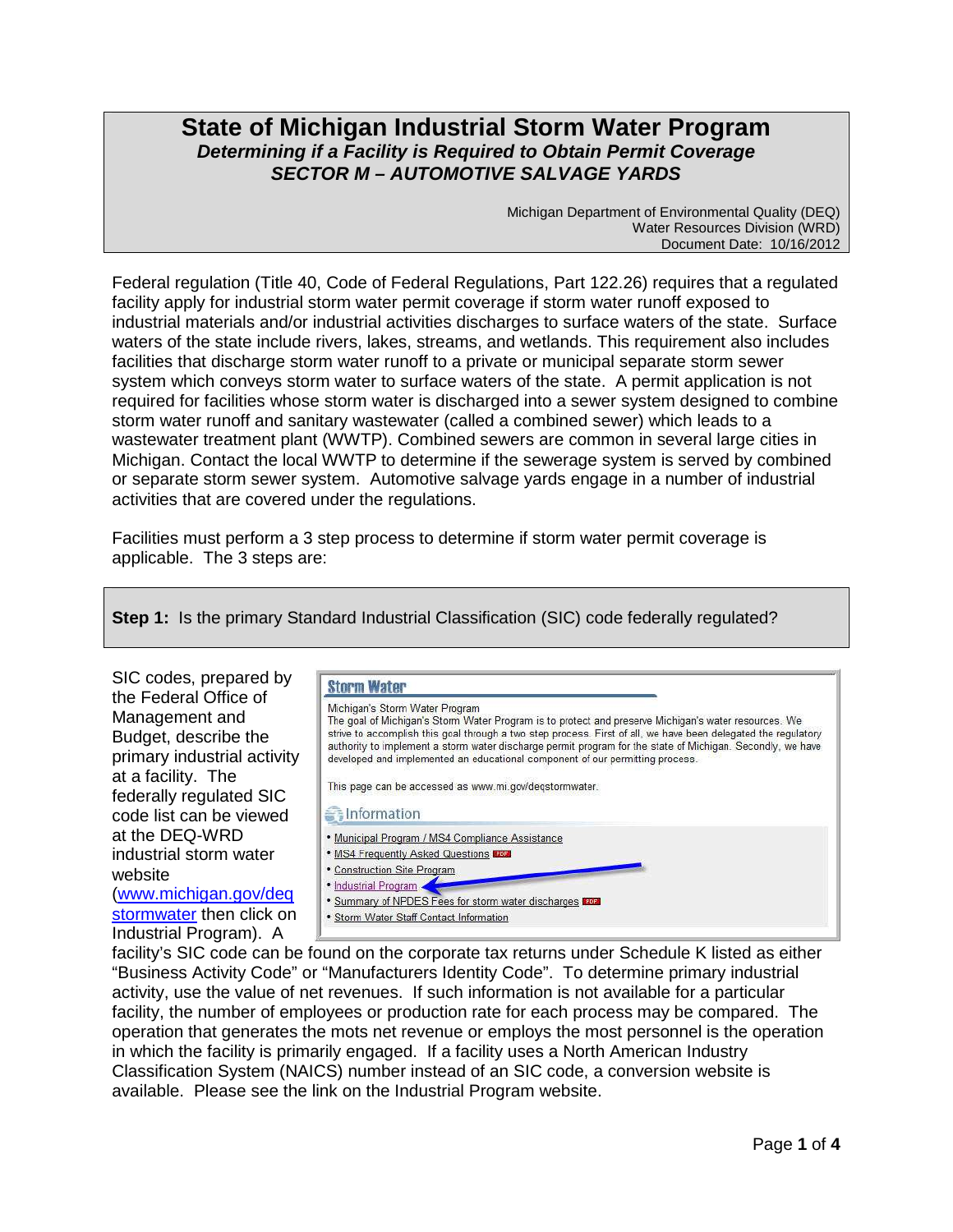Several regulated SIC codes are listed in the federal storm water regulations. The following regulated SIC code relates to automobile salvage facilities:

#### **5015 Motor Vehicle Parts, Used**

Establishments primarily engaged in the distribution at wholesale or retail of used motor vehicle parts. This industry includes establishments primarily engaged in dismantling motor vehicles for the purpose of selling parts. Establishments primarily engaged in dismantling motor vehicles for scrap are classified in SIC code 5093, which is also regulated by the storm water regulations.

| Automobile engines, used-wholesale or      | Motor vehicle parts, used-wholesale or |
|--------------------------------------------|----------------------------------------|
| retail                                     | retail                                 |
| Automobile parts, used-wholesale or retail |                                        |

**Step 2:** Where does the storm water go?

Most industrial properties are set up and graded to shed rain water and snow melt, with a discharge to either ground water or surface water. Storm sewer systems, ditches, pipes, etc. are conveyance systems that are designed to shed rain water and snow melt. If the storm water conveyance system at a regulated facility is designed to direct the rain water and snow melt to a surface waters of the state or to a separate storm sewer system that discharges to a surface water of the state, further evaluation is needed to determine if a permit is necessary.

**Step 3:** Are industrial materials and/or activities exposed to storm water runoff?

Industrial materials include but are not limited to material handling equipment (bins, boxes, pallets, racking, etc.), industrial machinery, raw materials, intermediate products, by-products, final products, and waste products. Industrial activities include but are not limited to storage, loading and unloading, transportation or conveyance of raw, intermediate, final, or waste products.

The table below indicates activities, pollutant sources and pollutants commonly found at auto salvage facilities. The table is from the United States Environmental Protection Agency Industrial Stormwater Fact Sheet Series.

| <b>Activity</b>            | <b>Pollutant Source</b>                                                                                                                                                                         | <b>Pollutant</b>                                                                                                                 |
|----------------------------|-------------------------------------------------------------------------------------------------------------------------------------------------------------------------------------------------|----------------------------------------------------------------------------------------------------------------------------------|
| <b>Vehicle Dismantling</b> | Oil, anti-freeze, batteries,                                                                                                                                                                    | Oil and grease, ethylene                                                                                                         |
|                            | gasoline, diesel fuel, hydraulic                                                                                                                                                                | glycol, heavy metals, mercury                                                                                                    |
|                            | fluids, electrical switches                                                                                                                                                                     |                                                                                                                                  |
| <b>Used Parts Storage</b>  | Batteries, chrome bumpers,<br>wheel balance weights, tires,<br>rims, filters, radiators, catalytic<br>converters, engine blocks,<br>hub caps, doors, drivelines,<br>galvanized metals, mufflers | Sulfuric acid, galvanized<br>metals, oil and grease, heavy<br>metals, petroleum<br>hydrocarbons, total<br>suspended solids (TSS) |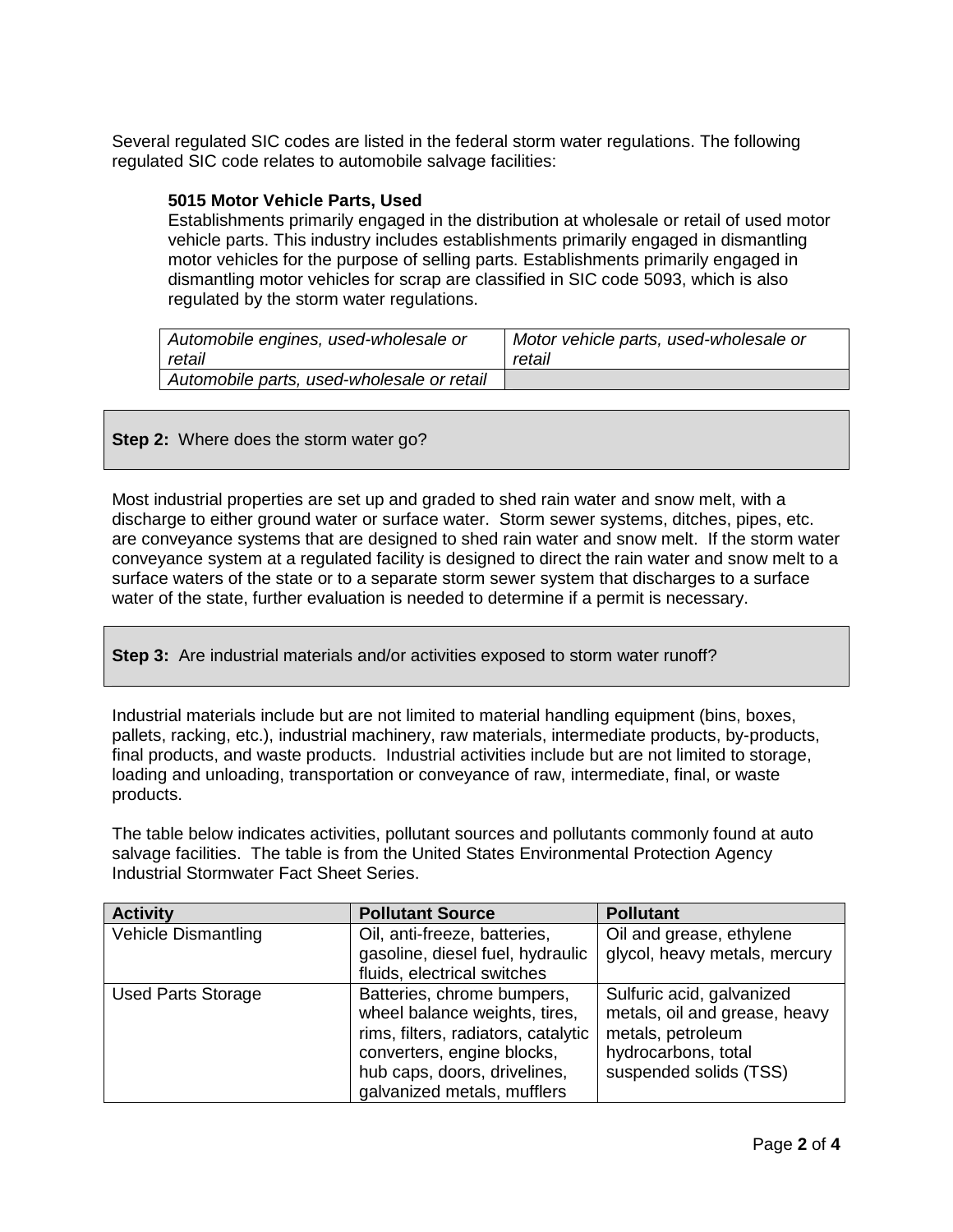| Outdoor Vehicle and                                    | Leaking engines,                                                                                                                                   | Oil and grease, arsenic,                                                                                                                                 |
|--------------------------------------------------------|----------------------------------------------------------------------------------------------------------------------------------------------------|----------------------------------------------------------------------------------------------------------------------------------------------------------|
| <b>Equipment Storage</b>                               | chipping/corroding bumpers,<br>chipping paint, galvanized                                                                                          | organics, heavy metals, total<br>suspended solids (TSS)                                                                                                  |
|                                                        | metal                                                                                                                                              |                                                                                                                                                          |
| Vehicle and Equipment<br>Maintenance                   | Parts cleaning                                                                                                                                     | Chlorinated solvents, oil and<br>grease, heavy metals,<br>acid/alkaline wastes                                                                           |
|                                                        | Waste disposal of greasy<br>rags, oil filters, air filters,<br>batteries, hydraulic fluids,<br>transmission fluids, radiator<br>fluids, degreasers | Oil, heavy metals, chlorinated<br>solvents, acid/alkaline wastes<br>oil, heavy metals, chlorinated<br>solvents, acid/alkaline wastes,<br>ethylene glycol |
|                                                        | Spills of oil, degreasers,<br>hydraulic fluids, transmission<br>fluid, and radiator fluids                                                         | Oil, arsenic, heavy metals,<br>organics, chlorinated solvents,<br>ethylene glycol                                                                        |
|                                                        | Fluids replacement, including<br>oil, hydraulic fluids,<br>transmission fluid, and<br>radiator fluids                                              | Oil, arsenic, heavy metals,<br>organics, chlorinated solvents,<br>ethylene glycol                                                                        |
| Vehicle, Equipment, and Parts<br><b>Washing Areas</b>  | Washing and steam cleaning<br>waters                                                                                                               | Oil and grease, detergents,<br>heavy metals, chlorinated<br>solvents, phosphorus, salts,<br>suspended solids                                             |
| Liquid Storage in Above<br><b>Ground Storage Tanks</b> | External corrosion and<br>structural failure                                                                                                       | Fuel, oil and grease, heavy<br>metals, materials being stored                                                                                            |
|                                                        | Installation problems                                                                                                                              |                                                                                                                                                          |
|                                                        | Spills and overfills due to<br>operator error                                                                                                      |                                                                                                                                                          |
| <b>Illicit Connection to Storm</b><br>Sewer            | Sanitary water                                                                                                                                     | Bacteria, biochemical oxygen<br>demand (BOD), suspended<br>solids                                                                                        |
|                                                        | Floor drains                                                                                                                                       | Oil and grease, heavy metals,<br>chlorinated solvents, fuel,<br>ethylene glycol                                                                          |
|                                                        | Vehicle washwaters                                                                                                                                 | Oil and grease, detergents,<br>metals, chlorinated solvents,<br>phosphorus, suspended<br>solids                                                          |
|                                                        | Radiator flushing wastewater                                                                                                                       | Ethylene glycol                                                                                                                                          |
|                                                        | Leaking underground storage<br>tanks                                                                                                               | Materials stored or previously<br>stored                                                                                                                 |

## **Summary:**

If all three items above are applicable then industrial storm water permit coverage is required. A new facility can obtain coverage by submitted a complete Notice of Intent (NOI) to the DEQ-WRD. An existing facility which has been operating without required industrial storm water